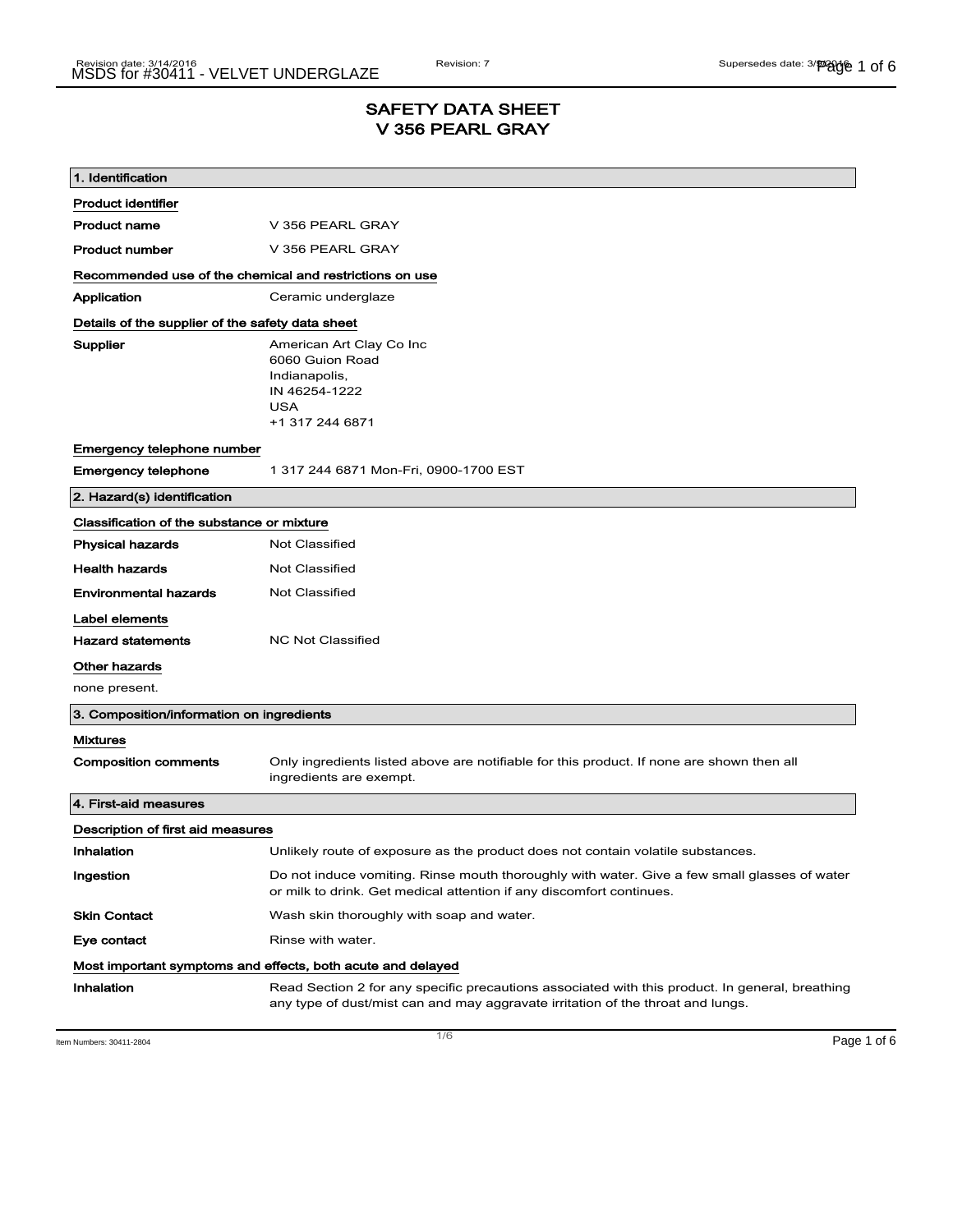V 356 PEARL GRAY

# Ingestion **Read Section 2 for any specific precautions associated with the use of this product. Products** with specific warnings about ingestion will give guidance there. Skin contact **Read Section 2 for any specific precautions associated with the use of this product. In general** most ceramic glazes, clays and special products will tend to have a drying effect on the skin and may cause some sensitivity to users with sensitive skin. Eye contact **Read Section 2 for any specific precautions associated with the use of this product. In general** most ceramic and special products contain materials that maybe abrasive to eyes. Keeping materials from contacting the eyes is prudent. If contact does occur, flush with clean water, do not rub. Indication of immediate medical attention and special treatment needed Notes for the doctor Treat symptomatically. 5.Fire-fighting measures Extinguishing media Suitable extinguishing media Use fire-extinguishing media suitable for the surrounding fire. Special hazards arising from the substance or mixture Specific hazards The product is not believed to present a hazard due to its physical nature. Advice for firefighters Special protective equipment Use protective equipment appropriate for surrounding materials. for firefighters 6. Accidental release measures Personal precautions, protective equipment and emergency procedures Personal precautions For personal protection, see Section 8. Environmental precautions Environmental precautions Please read Section 2 completely. If any environmental warnings such as; H411 or H412 are listed in Section 2, please use appropriate procedures when disposing of product and container. Do not put materials into waterways or sewers. Methods and material for containment and cleaning up Methods for cleaning up Collect spillage for reclamation or absorb in vermiculite, dry sand or similar material. Reference to other sections For waste disposal, see Section 13. For personal protection, see Section 8. 7. Handling and storage Precautions for safe handling Usage precautions **Read label before use. Do not eat, drink or smoke when using this product. Good personal** hygiene procedures should be implemented. Wash hands and any other contaminated areas of the body with soap and water before leaving the work site. Conditions for safe storage, including any incompatibilities Storage precautions Store in tightly-closed, original container in a dry and cool place. Specific end uses(s) Specific end use(s) The identified uses for this product are detailed in Section 1.2. 8. Exposure Controls/personal protection

 $\overline{\phantom{a}}$ ltem Numbers: 30411-2804  $\overline{\phantom{a}}$ Page 2 of 6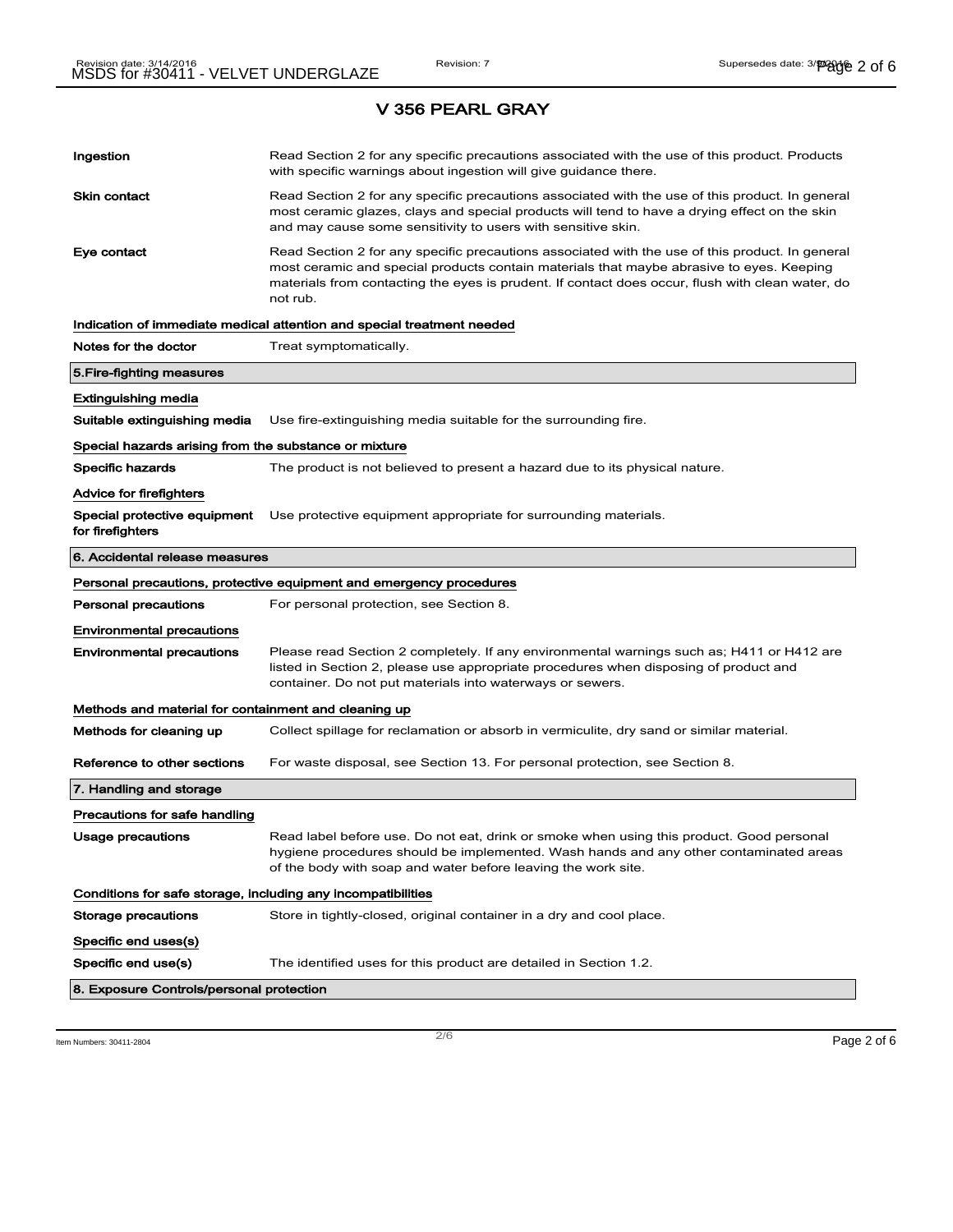### V 356 PEARL GRAY

| Ingredient comments                 | Only ingredients listed n Section 3 are notifiable for this product. If none are shown then all<br>ingredients are exempt.                                                                                           |
|-------------------------------------|----------------------------------------------------------------------------------------------------------------------------------------------------------------------------------------------------------------------|
| <b>Exposure controls</b>            |                                                                                                                                                                                                                      |
| Appropriate engineering<br>controls | No specific ventilations requirements unless the "FAN" pictogram is shown above or specified<br>in Section 2.                                                                                                        |
| Eye/face protection                 | No specific eye protection required unless the "EYE PROTECTION" pictogram is shown<br>above or specified in Section 2.                                                                                               |
| <b>Hand protection</b>              | No specific hand protection required unless the "HAND PROTECTION" pictogram is shown<br>above or specified in Section 2.                                                                                             |
| Hygiene measures                    | Using good personal hygiene practices is always appropriate. Keeping a clean work space,<br>cleaning up properly when done, and not eating, drinking or smoking when using this product.                             |
| <b>Respiratory protection</b>       | No specific respiratory protection required unless the "RESPIRATOR" pictogram is shown<br>above or specified in Section 2. Using the appropriate certified protection for the operation is<br>important if required. |

### 9. Physical and Chemical Properties

# Information on basic physical and chemical properties

| Appearance                                      | Colored liquid.           |
|-------------------------------------------------|---------------------------|
| Color                                           | Various colors.           |
| Odor                                            | Almost odorless.          |
| Odor threshold                                  | No information available. |
| рH                                              | $6 - 8$                   |
| <b>Melting point</b>                            | No information available. |
| Initial boiling point and range                 | No information available. |
| <b>Flash point</b>                              | No information available. |
| <b>Evaporation rate</b>                         | No information available. |
| Flammability (solid, gas)                       | No information available. |
| Upper/lower flammability or<br>explosive limits | No information available. |
| <b>Vapour pressure</b>                          | No information available. |
| <b>Relative density</b>                         | Greater than 1.0          |
| Solubility(ies)                                 | Not applicable.           |
| <b>Partition coefficient</b>                    | No information available. |
| <b>Auto-ignition temperature</b>                | Not applicable.           |
| <b>Decomposition Temperature</b>                | No information available. |
| <b>Viscosity</b>                                | No information available. |
| <b>Explosive properties</b>                     | none                      |
| Oxidising properties                            | none                      |
| Other information                               | Not applicable.           |

Item Numbers:  $30411-2804$   $Page 3 of 6$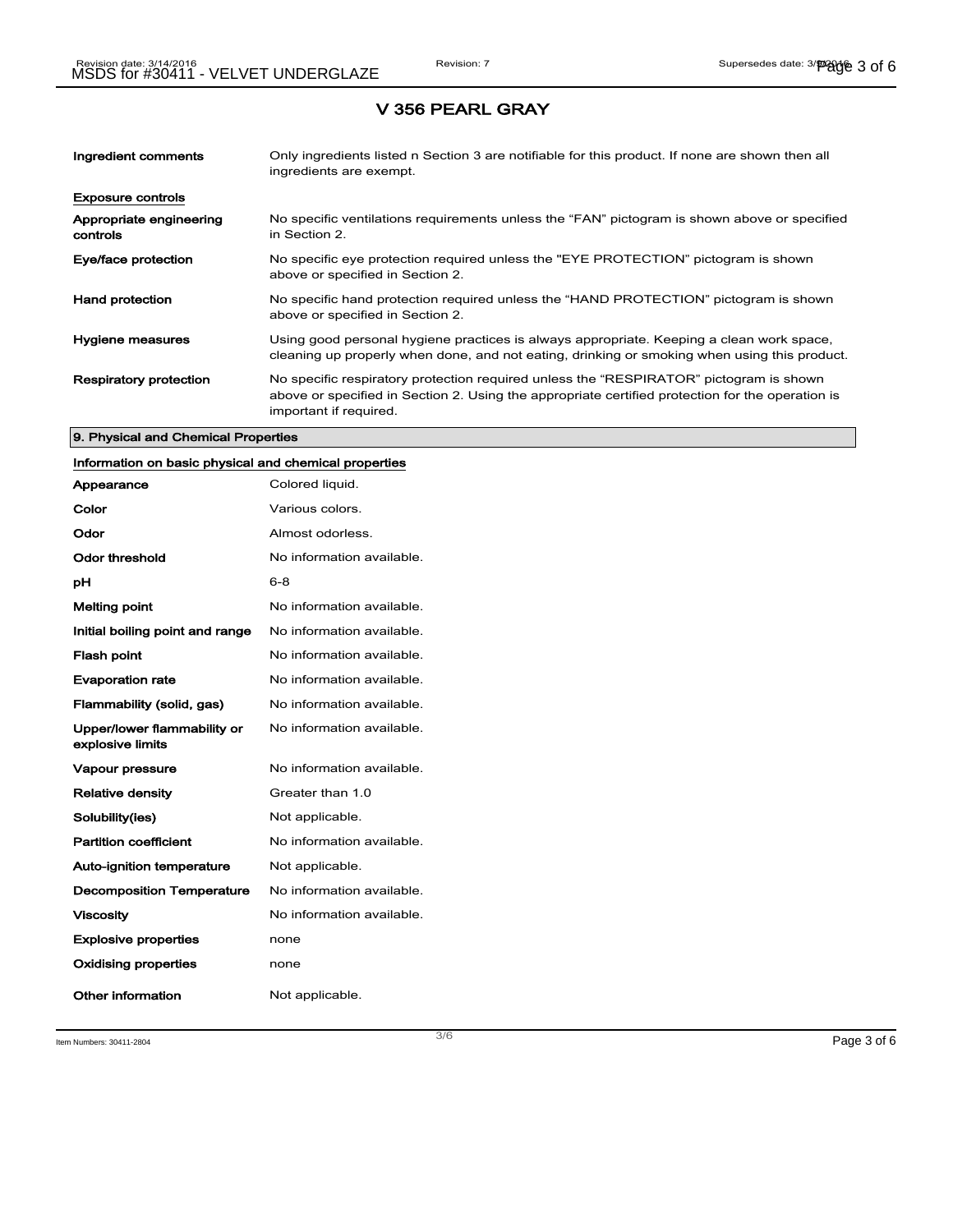## V 356 PEARL GRAY

| 10. Stability and reactivity              |                                                                                                                                                                                                                                                |  |
|-------------------------------------------|------------------------------------------------------------------------------------------------------------------------------------------------------------------------------------------------------------------------------------------------|--|
| Reactivity                                | There are no known reactivity hazards associated with this product.                                                                                                                                                                            |  |
| <b>Stability</b>                          | No particular stability concerns.                                                                                                                                                                                                              |  |
| Possibility of hazardous<br>reactions     | None known.                                                                                                                                                                                                                                    |  |
| Conditions to avoid                       | None known.                                                                                                                                                                                                                                    |  |
| <b>Materials to avoid</b>                 | None known.                                                                                                                                                                                                                                    |  |
| Hazardous decomposition<br>products       | None known.                                                                                                                                                                                                                                    |  |
| 11. Toxicological information             |                                                                                                                                                                                                                                                |  |
| Information on toxicological effects      |                                                                                                                                                                                                                                                |  |
| <b>Toxicological effects</b>              | Please read Section 2 thoroughly to understand the toxicological risks, (if any) and<br>precautions for safe use (if any).                                                                                                                     |  |
| Skin corrosion/irritation                 |                                                                                                                                                                                                                                                |  |
| <b>Skin sensitization</b>                 |                                                                                                                                                                                                                                                |  |
| <b>Skin sensitisation</b>                 | Based on available data the classification criteria are not met.                                                                                                                                                                               |  |
| Eye contact                               | May cause temporary eye irritation.                                                                                                                                                                                                            |  |
| 12. Ecological Information                |                                                                                                                                                                                                                                                |  |
| Ecotoxicity                               | Please read Section 2 completely. If any environmental warnings such as; H411 or H412 are<br>listed in Section 2, please use appropriate procedures when disposing of product and<br>container. Do not put materials into waterways or sewers. |  |
| Toxicity                                  |                                                                                                                                                                                                                                                |  |
| Toxicity                                  | Please read Section 2 completely. If any environmental warnings such as; H411 or H412 are<br>listed in Section 2, please use appropriate procedures when disposing of product and<br>container. Do not put materials into waterways or sewers. |  |
| Persistence and degradability             |                                                                                                                                                                                                                                                |  |
| Persistence and degradability             | No data available.                                                                                                                                                                                                                             |  |
| <b>Biodegradation</b>                     | Not inherently biodegradable.                                                                                                                                                                                                                  |  |
| <b>Bioaccumulative potential</b>          |                                                                                                                                                                                                                                                |  |
| <b>Partition coefficient</b>              | No information available.                                                                                                                                                                                                                      |  |
| Mobility in soil                          |                                                                                                                                                                                                                                                |  |
| <b>Mobility</b>                           | Semi-mobile.                                                                                                                                                                                                                                   |  |
| <b>Results of PBT and vPvB assessment</b> |                                                                                                                                                                                                                                                |  |
| Results of PBT and vPvB<br>assessment     | This product does not contain any substances classified as PBT or vPvB.                                                                                                                                                                        |  |
| Other adverse effects                     |                                                                                                                                                                                                                                                |  |

Item Numbers: 30411-2804 **Page 4 of 6**  $\overline{4/6}$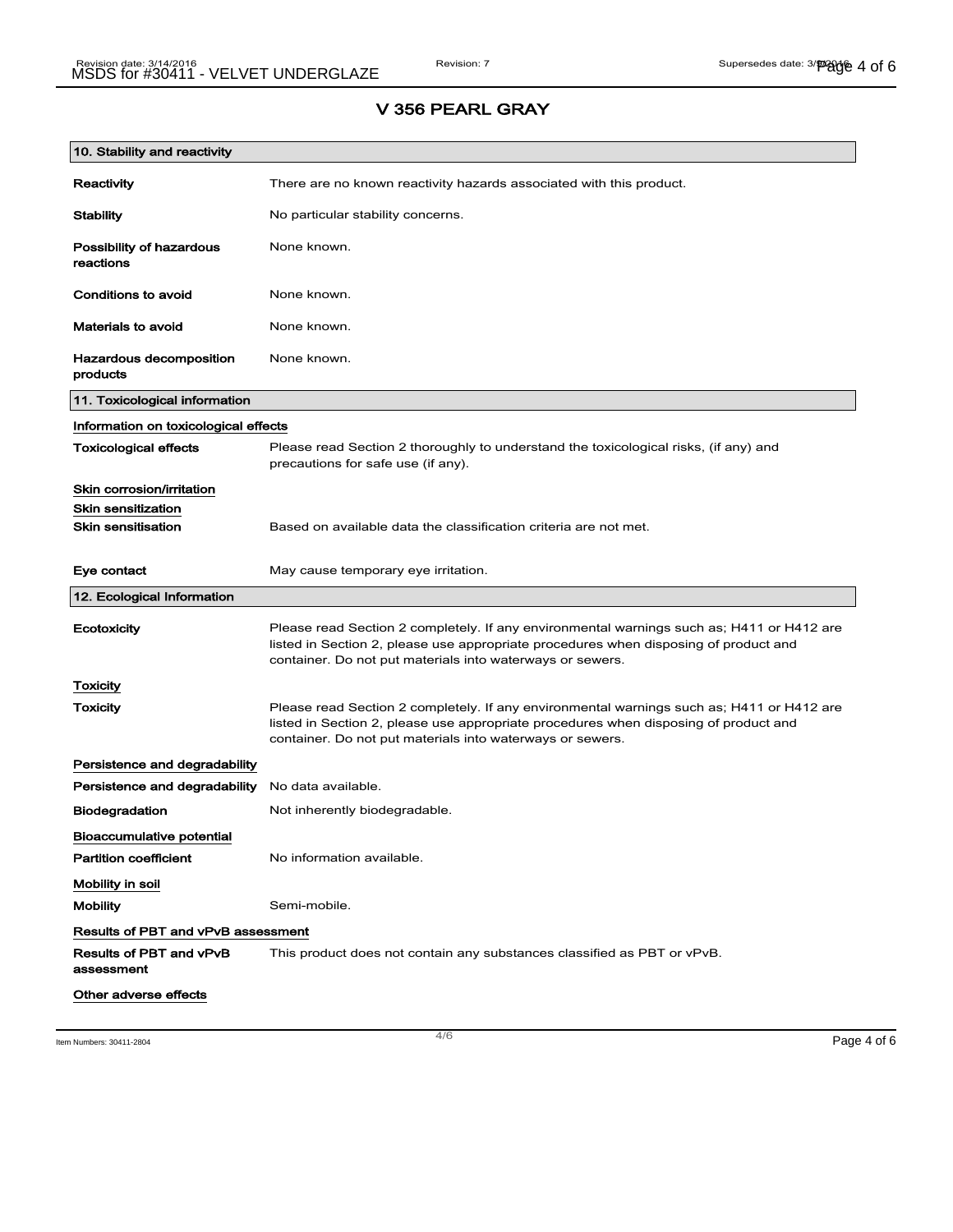## V 356 PEARL GRAY

| Other adverse effects                                                                                                                                                                                                                             | None known.                                                                                                                                                                                  |  |
|---------------------------------------------------------------------------------------------------------------------------------------------------------------------------------------------------------------------------------------------------|----------------------------------------------------------------------------------------------------------------------------------------------------------------------------------------------|--|
| 13. Disposal considerations                                                                                                                                                                                                                       |                                                                                                                                                                                              |  |
| Waste treatment methods                                                                                                                                                                                                                           |                                                                                                                                                                                              |  |
| <b>General information</b>                                                                                                                                                                                                                        | Dispose of waste product or used containers in accordance with local regulations When<br>handling waste, the safety precautions applying to handling of the product should be<br>considered. |  |
| 14. Transport information                                                                                                                                                                                                                         |                                                                                                                                                                                              |  |
| General                                                                                                                                                                                                                                           | The product is not covered by international regulations on the transport of dangerous goods<br>(IMDG, IATA, DoT).                                                                            |  |
| UN Number                                                                                                                                                                                                                                         |                                                                                                                                                                                              |  |
| Not applicable.                                                                                                                                                                                                                                   |                                                                                                                                                                                              |  |
| UN proper shipping name                                                                                                                                                                                                                           |                                                                                                                                                                                              |  |
| Not applicable.                                                                                                                                                                                                                                   |                                                                                                                                                                                              |  |
| Transport hazard class(es)                                                                                                                                                                                                                        |                                                                                                                                                                                              |  |
| No transport warning sign required.                                                                                                                                                                                                               |                                                                                                                                                                                              |  |
| Packing group                                                                                                                                                                                                                                     |                                                                                                                                                                                              |  |
| Not applicable.                                                                                                                                                                                                                                   |                                                                                                                                                                                              |  |
| Environmental hazards                                                                                                                                                                                                                             |                                                                                                                                                                                              |  |
| <b>Environmentally Hazardous Substance</b><br>Please refer to Section 2 for any environmental hazards associated with this product. If H411/H412 warnings are shown then<br>please verify packaging and labeling requirements for larger volumes. |                                                                                                                                                                                              |  |
| Special precautions for user                                                                                                                                                                                                                      |                                                                                                                                                                                              |  |
| Not applicable.                                                                                                                                                                                                                                   |                                                                                                                                                                                              |  |
| <b>Transport in bulk according to</b> Not applicable.<br>Annex II of MARPOL 73/78<br>and the IBC Code                                                                                                                                             |                                                                                                                                                                                              |  |
| 15. Regulatory information                                                                                                                                                                                                                        |                                                                                                                                                                                              |  |
| <b>US State Regulations</b><br>None of the ingredients are listed or exempt.<br>Inventories                                                                                                                                                       | California Proposition 65 Carcinogens and Reproductive Toxins                                                                                                                                |  |
| Canada - DSL/NDSL<br>All the ingredients are listed or exempt.                                                                                                                                                                                    |                                                                                                                                                                                              |  |

US - TSCA

All the ingredients are listed or exempt.

### US - TSCA 12(b) Export Notification

All the ingredients are listed or exempt.

#### 16. Other information